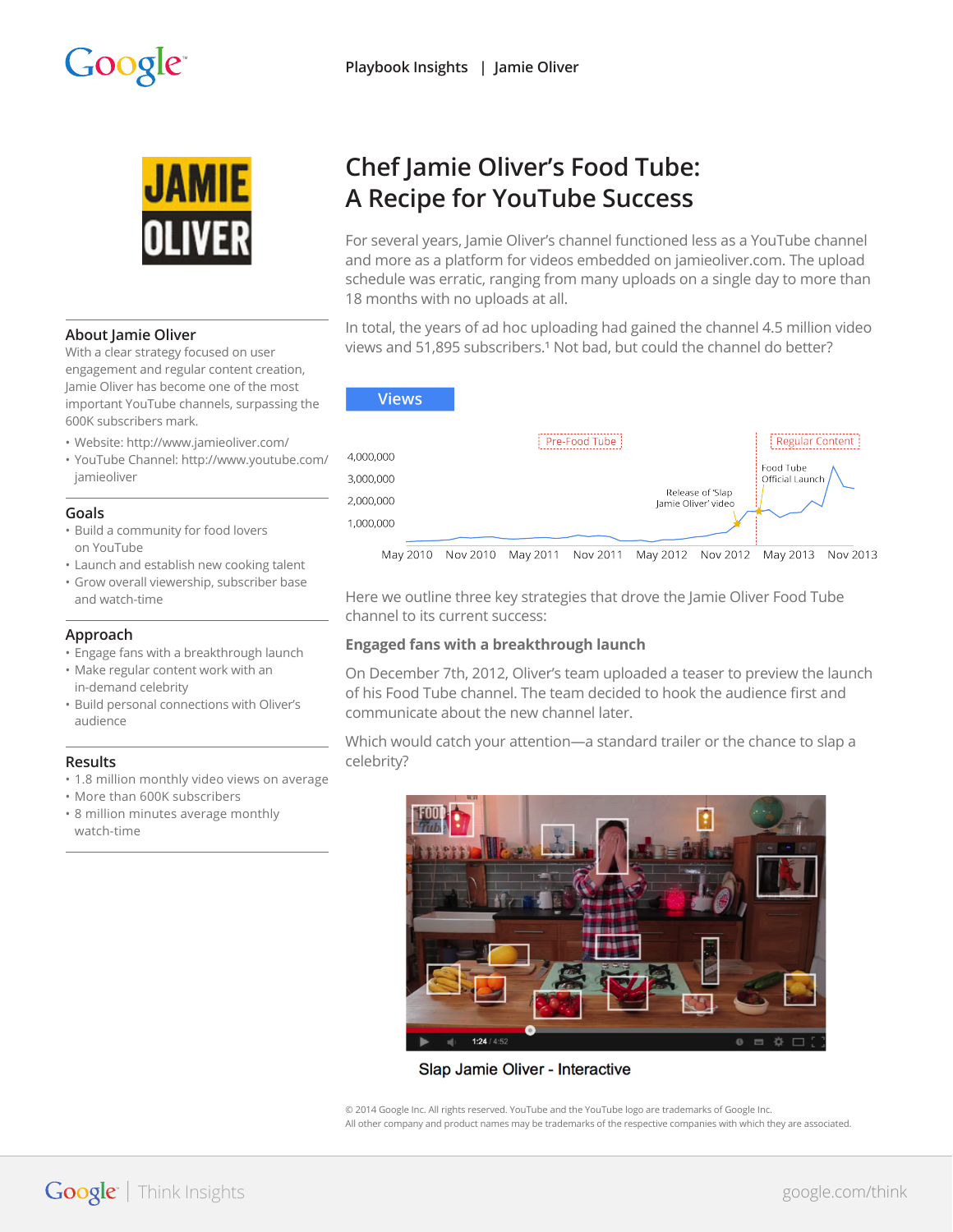*"YouTube has been amazing for allowing me to draw in disparate talent."* 

*— Jamie Oliver, Broadcast magazine³*

*"Don't try and hide the fact that it's from the TV show; people are smart and will always know. You have to be transparent, brand it and tie it into your original content."*

*—Matt Shaw, Food Tube producer*

Food Tube launched on January 21st, 2013, with a 30-minute live show. Kicking off the launch of a new channel with a big event is an excellent opportunity to build buzz and a great way to promote the programming schedule to your new audience.

It definitely helps to have a celebrity who's not afraid to reach out to other YouTubers and collaborate with them to make fantastic videos. Oliver was willing to be parodied (Sorted Food), take part in world record attempts (GWRomg) and be kidnapped and tied up (Epic Meal Time).



As we can see from the graphs<sup>2</sup> above, the collaborations helped ensure the launch's success, particularly the collaboration with Epic Meal Time and its large fan base and outlandish videos. It drove both traffic and subscribers from outside of Oliver's usual audience.

### **Made regular content work with an in-demand celebrity**

The Food Tube team devised the strand "Jamie Presents" to showcase the best cooking talent on the internet. Oliver introduces the chefs and explains why they're worth watching. But to make the strand work, the featured chef—and Oliver's endorsement—must be authentic.

As the Food Tube team has expanded, so have the chefs' YouTube profiles. Now all the chefs have their own channels that contain original content as well as blooper reels, deleted scenes and playlists of their favorite videos. This allows the chefs to interact with their audience and develop their individual voices on the Jamie Oliver channel.

The Food Tube team also decided to repurpose TV content to help boost its content offering. But when this was done before, the channel hadn't exactly set the world on fire. So what's different this time?



© 2014 Google Inc. All rights reserved. YouTube and the YouTube logo are trademarks of Google Inc. All other company and product names may be trademarks of the respective companies with which they are associated.